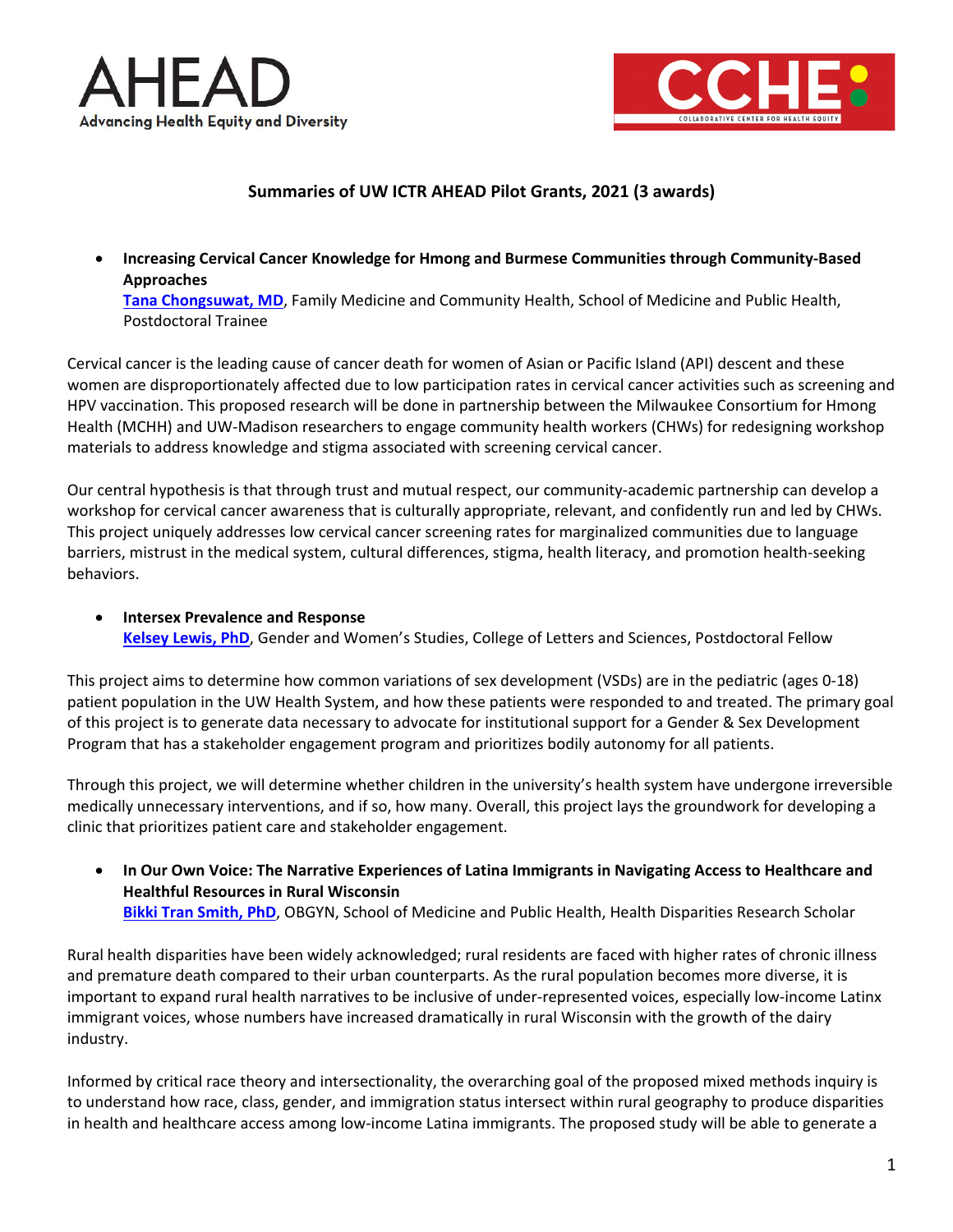



more targeted intervention for improving access to healthcare and health-promoting resources that meets the unique needs and contexts of low-income Latina immigrants in rural Wisconsin as opposed to a blanket approach to addressing rural health disparities that is largely based on the experiences of White residents.

## **Summaries of UW ICTR AHEAD Pilot Grants, 2020 (3 awards)**

• **Investigating the Work Experiences and Health of Trans Workers in K-12 Schools [Mollie McQuillan, PhD](https://elpa.qa.admin.education.wisc.edu/fac-staff/mcquillan-mollie/)**, Educational Leadership and Policy Analysis, School of Education, Assistant Professor

Transgender workers experience disproportionately high levels of employment discrimination, harassment, poor conditions, and job insecurity in the workplace compared to the general population and these conditions may be exacerbated in highly-gendered K12 schools. Within the transgender community, there is a great deal of variation in how much gender-based stress transgender individuals experience, and greater stress is associated with poorer health outcomes. This study will use an online survey to address three main research goals: 1) describe the policies, organizational supports, and social relationships reported by trans employees of K12 schools, 2) investigate how schools differ in the supports and constraints reported by workers across school types and personal demographics, and 3) examine the relationships between transgender school workers' health and wellbeing with structural and social stressors or supports. The study will provide a baseline, quantitative description of multiple-levels of K12 trans workers' work climate and health. This data will help better address the needs of these workers, allowing us to craft recommendations for policy best equipped to ensure transgender school workers are protected from discrimination, feel supported at work, and have access to the resources to meet their needs.

• **Social Media Use and Parent Interruption: Expanding Considerations of Positive Youth Development [Alvin Thomas, PhD](https://sohe.wisc.edu/staff/alvin-thomas/)**, Human Development and Family Studies, School of Human Ecology, Assistant Professor

This study investigates, for Black and Latino adolescents, the extent to which parents' communication about risk and monitoring might protect adolescents from potentially negative academic self-concept and the emotional impact of social media use. Social media use has a considerable influence on adolescent mental health, predicting troubling outcomes like depression, anxiety, and suicide among nationally representative samples. Although social media presence or use has become a normative social activity and socialization agent for teens, there is disparate social media presence in favor of Black, Hispanic, and lower income adolescents compared to White and their higher income peers. For racially marginalized youth online discrimination is a major threat to academic outcomes and mental health. Consequently, the greater access to, and interaction with, social media translates to significant risk exposure, hence the need to moderate adolescent social media use and protect racially marginalized youth as they engage this critical social space. This is critically important work because online bullying remains a threat to the health and safety of children and adolescents, particularly Black and Latino youth living in lower income homes.

This is a secondary analysis of cross-sectional data on social media use among an ethnically mixed sample gathered in 2018. Participants are from across the US and are all active social media users. The researcher expects social media use to have negative effects on mental health outcomes through online discrimination experiences. Negative influence on psychological health will result in poor academic self-concept, however, positive parenting influences will moderate these relationships, and lead to better outcomes. This study will fill in the gap in the literature on protecting youth in digital spaces by exploring resilience building and parent protective effects on adolescent outcomes in the face of risks; albeit now in a digital environment–social media.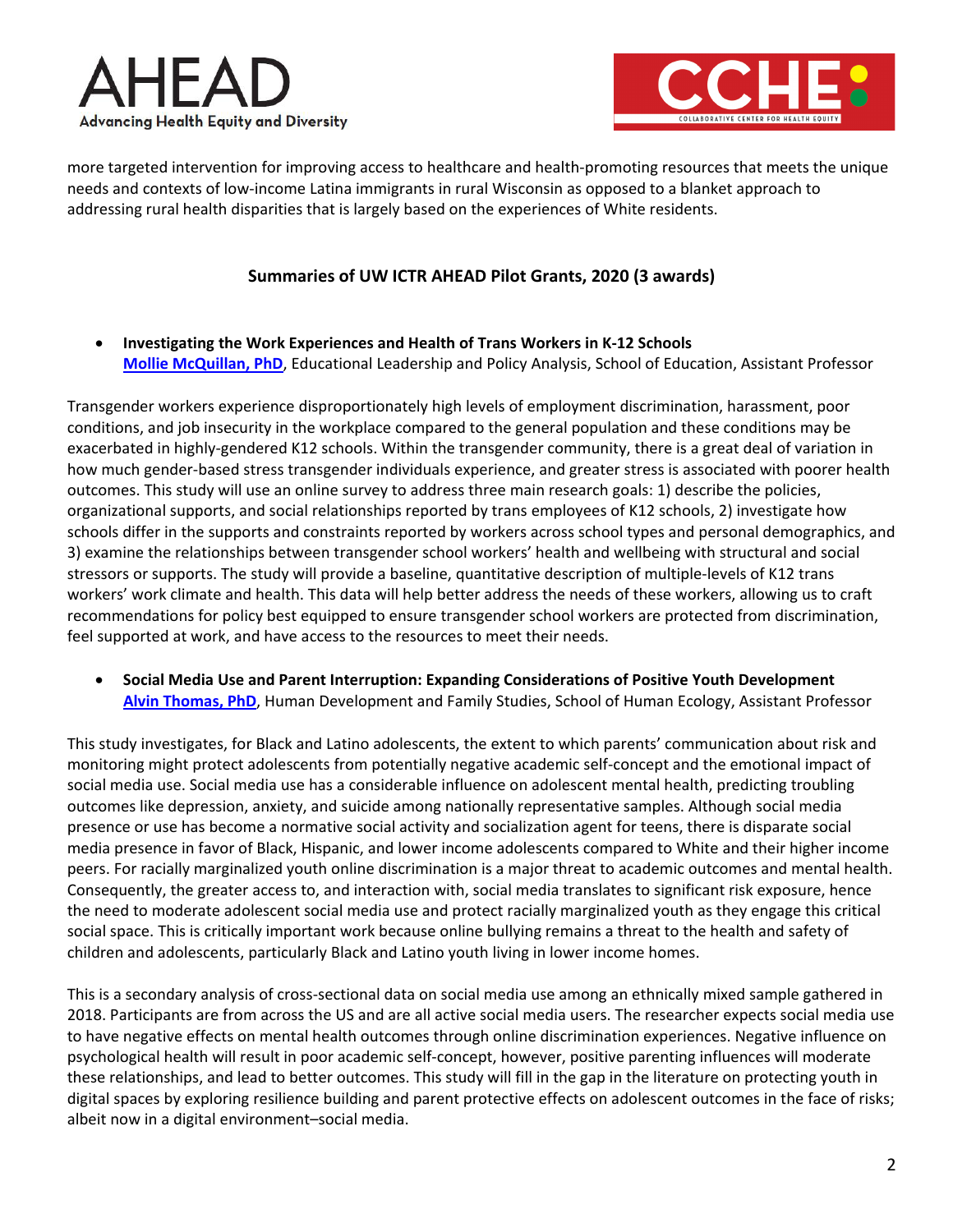



• **Understanding Resource Utilization by Dementia Caregivers in the Oneida Nation [Mary Wyman, PhD](https://www.linkedin.com/in/mary-wyman-2a6a4936/)**, Advanced Fellow in Geriatrics, Madison VA GRECC

As the global population ages, the prevalence of Alzheimer's disease and related dementias (ADRD) is increasing. American Indian/Alaska Native (AI/AN) communities are disproportionately impacted, with higher rates of ADRD, greater burden of comorbid chronic disease, and significant socioeconomic and health care access disparities. Globally, family caregivers provide most care for persons with ADRD, and studies indicate this is particularly true for AI/AN communities, with an estimated 17-20% of AI/AN identifying as a caregiver for an older adult. Family caregivers can significantly benefit from educational, support, and respite resources, but such services are underutilized in relation to need. There is a gap in our knowledge about factors impacting the utilization of resources among AI/AN family caregivers of persons with ADRD. It is likely that unique, culture-specific factors influence AI/AN caregiver resource use. To improve outcomes and effectively address disparities, it is critical to improve our understanding of facilitators and barriers to resource utilization by AI/AN caregivers.

The study aims to leverage the existing relationship between the mentor/PI and the Oneida Nation of Wisconsin, using a multi-method approach to 1) describe associations between demographic characteristics and resource utilization by Oneida Nation ADRD caregivers, using a brief survey and 2) identify cultural and community-related factors impacting utilization of caregiver resources through qualitative interviews with ADRD caregivers. The overarching hypothesis is that culture-specific factors and community-specific circumstances impact AI/AN utilization of caregiver resources, necessitating the use of culturally tailored approaches to increase the reach and uptake of these services.

# **Summaries of UW ICTR AHEAD Pilot Grants, 2019 (3 awards)**

## • **Evaluation of the Trans Youth Justice Council** [Chris Barcelos, PhD,](https://www.umb.edu/academics/cla/faculty/chris_barcelos) Department of Gender and Women's Studies, UW College of Letters and Sciences, Assistant Professor

The increasing social visibility of transgender people in the United States has enabled more and more K-12 students across Wisconsin to come out as trans, nonbinary, and/or gender-nonconforming (TGNC). TGNC youth in Wisconsin are more likely than their cisgender (non-trans) counterparts to experience adverse educational and health outcomes. The proposed research is a formative and process evaluation of a pilot program in Dane County, the Trans Youth Justice Council (TYJC). The program is administered by GSAFE, a statewide non-profit organization that works to create just schools for LGBTQ+ K-12 students through youth development, training educators, and supporting student-led organizing. The TYJC is a youth leadership development program based in a social justice youth development model. The objectives of the program are to increase the capacity and resilience of TGNC youth, develop youth leaders, and contribute to addressing social, educational, and health inequalities disproportionately affecting TGNC youth. There is little existing research on peer-to-peer leadership programs for transgender youth that disaggregates this population from their cisgender LGBQ peers. Although these youth experience many of the same social, educational, and health disparities, transgender youth have distinct experiences and needs. The proposed evaluation will help demonstrate feasibility and efficacy of youth development programs as a tool to promote well-being among trans youth. Finally, the evaluation will provide data necessary for the community partner to improve the program and expand it statewide.

• **Follow up: Mental Health Outcomes for Underrepresented Students** [Nickolas Frost, PhD,](https://counselingpsych.education.wisc.edu/cp/people/faculty/nick-frost) Department of Counseling Psychology, UW School of Education, Assistant Professor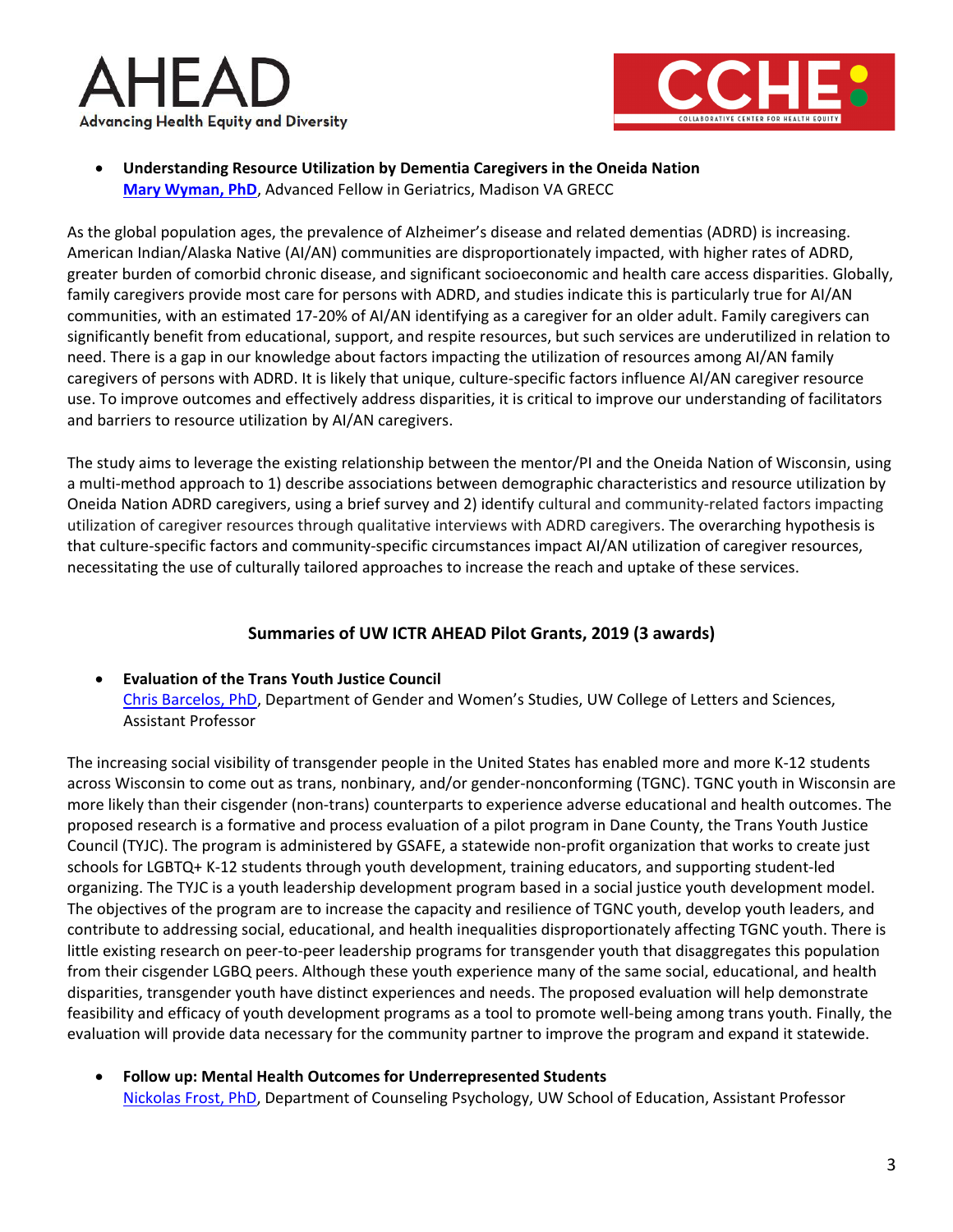



Mental health treatment utilization on college campuses remains disproportionately low among underrepresented college students (UR; i.e., racial/ethnic minorities, first generation college students, and students from low-income families). Despite this underutilization, national surveys of college students suggest that UR students are more likely to experience mental health problems than their peers while in college. While these trends are widely recognized, to date, there have been few systematic efforts to address these disparities. In collaboration with a University academic division serving underrepresented student, a counseling psychology training clinic developed a model of collaboration and intervention to meet the mental health needs of UR students by providing individual psychotherapy free of charge and without session limits with culturally similar mental health providers. This partnership has been in existence for 5 years, but follow-up outcomes have yet to be determined among students who participated.

This pilot evaluation aims to test two distinct hypothesis: 1) students who participated in this counseling experienced better long term mental health outcomes, 2) students retrospective reports will consider their counseling experience critical to their academic success (GPA, graduation), and suspects that 3) cultural match will be an important recollection in student experiences of psychotherapy. This follow-up pilot study will fill a much needed gap in the research literature related to concrete methods to address mental health disparities in higher education. Moreover, it will help administrators and educators further understand the contribution of mental health to national achievement gaps.

• **Pisando Fuerte: A Fall Risk Reduction Problem**

[Maria Mora Pinzon, MD, MS,](https://www.fammed.wisc.edu/directory/18778/) Department of Family Medicine and Community Health, UW School of Medicine and Public Health, Primary Care Research Fellow

The Hispanic older adult population in the US is increasing dramatically, and their fall age-adjusted death rate has been climbing over the last few years. Although there are evidence-based programs to prevent falls in English in Wisconsin, none of these are currently available in Spanish, precluding Hispanic older adults from sharing in the benefit of evidence-based falls prevention programs. To address the critical need for culturally appropriate fall preventions programs in Spanish, in 2013, the UW-Madison, in conjunction with three Hispanic community organizations in Wisconsin, began the work of adapting the evidence-based Stepping On Fall Prevention Program, resulting in the development of Pisando Fuerte. Pisando Fuerte is a multifaceted intervention that improves balance, strength and falls knowledge. Results from our last study showed that Pisando Fuerte was effective in promoting the use of protective behaviors that reduce the risk of falls. The program was enthusiastically accepted by instructors and participants alike, however, there were lapses in fidelity – particularly in the use of adult learning techniques - that could compromise the outcomes if not addressed before dissemination.

The causes of these lapses were narrowed down to 3 elements: (1) current training of leaders is performed in English,(2) leaders needed more training in identifying key elements of the program, and how to use the preventive framework and adult learning concepts, and (3) language was too complex for audiences with less than a 3rd grade education, creating a burden for leaders to adapt language as necessary. To address these gaps, our objective is to complete the curriculum to train leaders in Spanish, which is a necessary step to support the implementation of Pisando Fuerte across Wisconsin and the nation. Our specific aim to accomplish our objective is to complete the translation of training materials to Spanish, and revise the language to assure that leaders can implement the program using a 3rd grade conversation level.

## **Summaries of UW ICTR AHEAD Pilot Grants, 2018 (2 awards)**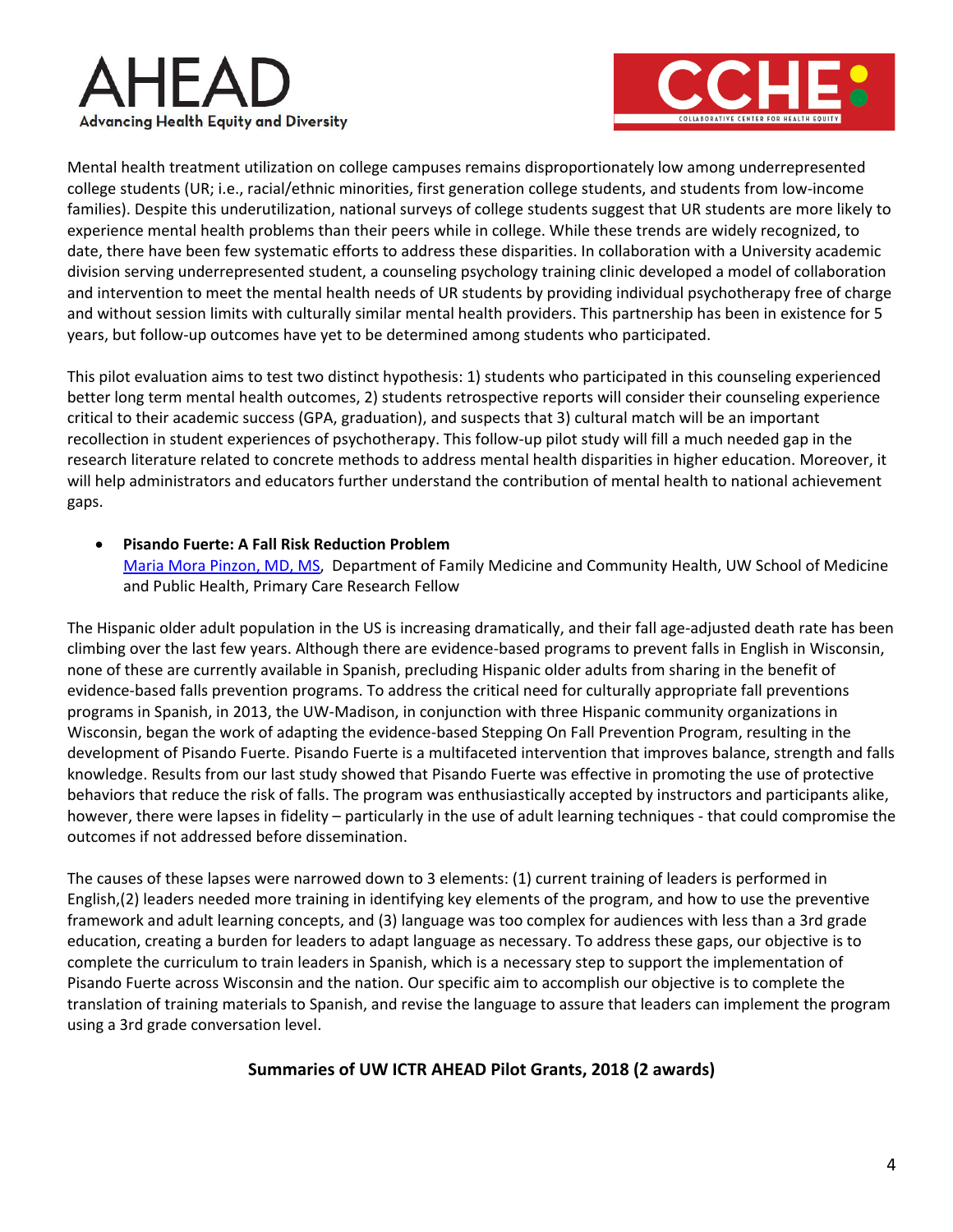



• **Effects of Stress on Racial/Ethnic Disparities in Hypertension and Pregnancy Outcomes** [Linnea Evans, PhD, MPH,](https://www.obgyn.wisc.edu/directory/detail.aspx?id=386) UW School of Medicine & Public Health, Department of Obstetrics and Gynecology, [Health Disparities Research Scholars Program,](http://obgyn.wisc.edu/CWHDR/HDRS/default.aspx) Postdoctoral Fellow

Evidence suggests hypertension can begin earlier in the life-course than previously thought, with race differentials already evident by young adulthood and the largest gap occurring among women. Several studies have documented a steep trajectory of incidence for racial/ethnic minority women occurs over the childbearing years, and hypertension is known to complicate pregnancy and is associated with adverse maternal and fetal outcomes. As such, gaining a better understanding of what is causing early onset of hypertension in racial/ethnic minority women in their reproductive ages has the potential to influence both excess morbidity and mortality, and our ability to address racial disparities in pregnancy outcomes. Drawing upon the Weathering Hypothesis, the proposed study aims to understand the role of stress via socioeconomic position (SEP) and experiences of discrimination (EOD), on hypertension trajectories and adverse pregnancy outcomes among non-Latina White, non-Latina Black, and Latina women (disaggregated by ancestry when possible). Using data from waves 1 to 5 of the National Longitudinal Study of Adolescent to Adult Health and multivariate regression, we will: 1) examine the joint effects of SEP and EOD on chronic stress and blood pressure trajectories for women by race/ethnicity, 2) examine the joint effects of SEP and EOD on adverse pregnancy outcomes (e.g., maternal birth complications, pre-term birth, low birthweight) for women in 1st and subsequent pregnancies, and 3) examine the mediating role of chronic stress and hypertension on adverse pregnancy outcomes.

• **Understanding Implementation of Prenatal Care Coordination in Wisconsin Counties** [Madelyne Greene, PhD,](https://www.obgyn.wisc.edu/directory/detail.aspx?id=384) UW School of Medicine & Public Health, Department of Obstetrics and Gynecology, [Health Disparities Research Scholars Program,](http://obgyn.wisc.edu/CWHDR/HDRS/default.aspx) Postdoctoral Fellow

Wide racial and ethnic disparities in pregnancy and birth-related outcomes exist across the US. African American women in Wisconsin, for example, have approximately 3 times the risk of infant mortality as do white women. Prenatal care coordination (PNCC) is a unique fee for service Medicaid benefit that aims to improve birth outcomes among high risk women by facilitating access to medical, social, educational, and other pregnancy-related services. PNCC's effectiveness is dependent on successful implementation of the benefit. However, previous research and an ongoing study from our research group has revealed stark variation in PNCC implementation, which may undermine its potential to improve birth outcomes and mitigate disparities. The proposed study will fill gaps in existing research by examining potential sources of variation in PNCC implementation in three counties in Wisconsin. Analyzing variation in PNCC implementation will reveal challenges and strategies for addressing those challenges that are transferrable across Wisconsin counties and throughout the US.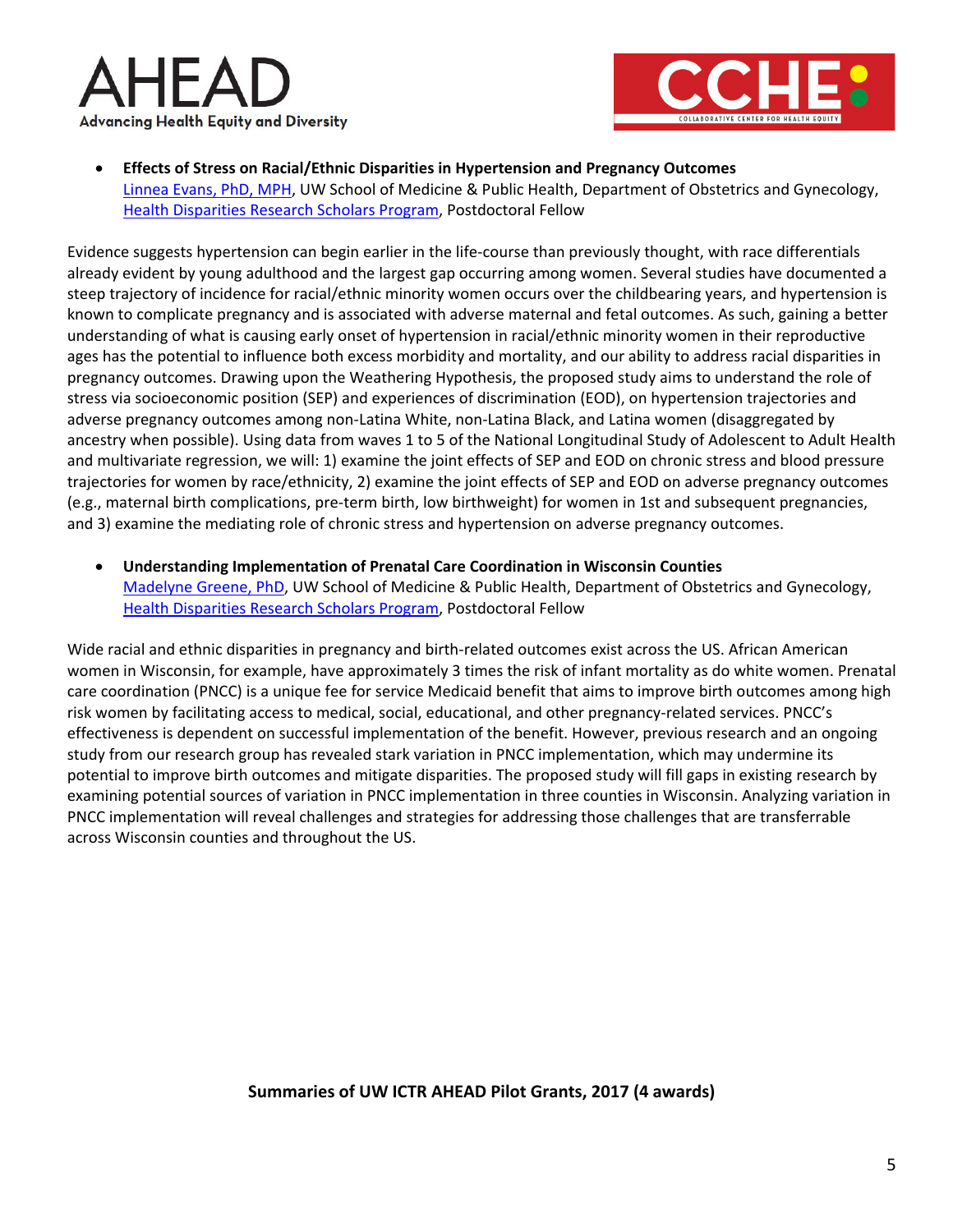



• **The Effect of Medicaid Expansions on Prenatal Care and Birth Outcomes Among Foreign-Born Women in the United States**

[Chenoa Allen, PhD, MS,](http://obgyn.wisc.edu/directory/detail.aspx?id=320) UW School of Medicine & Public Health, Department of Obstetrics and Gynecology, [Health Disparities Research Scholars Program,](http://obgyn.wisc.edu/CWHDR/HDRS/default.aspx) Postdoctoral Fellow

Over one in five US births occur to foreign-born women, who experience significant disparities in access to prenatal care. Between 1996 and 2014, 30 states expanded Medicaid and the Children's Health Insurance Program (CHIP) to cover prenatal care for recently-arrived and/or undocumented immigrant women. These expansions have the potential to address immigrant mothers' disparities in prenatal care access; however, their impact has not yet been demonstrated. The proposed study will be the first to systematically evaluate whether expanding Medicaid/CHIP coverage to recently-arrived documented immigrants and/or undocumented immigrants achieves the goal of improving prenatal care utilization and birth outcomes among foreign-born women. We hypothesize that these expansions increase the proportion of foreign-born women who receive adequate prenatal care and decrease the proportion of foreign-born women who have a low birth weight or preterm infant. The proposed study will use 25 years of birth record data and rigorous quasi-experimental methods to estimate the impact of these expansions on prenatal care utilization, low birth weight, and preterm birth for foreign-born mothers states to continue covering immigrants even as federal funding for Medicaid and CHIP becomes more uncertain.

• **Psychotherapy Minority Stress Interventions for Transgender Patients: A Pilot Randomized Controlled Trial** [Stephanie Budge, PhD,](https://counselingpsych.education.wisc.edu/cp/people/faculty/stephanie-l-budge) UW School of Education, [Department of Counseling Psychology,](https://counselingpsych.education.wisc.edu/cp/about) Assistant Professor

Transgender and gender diverse (TGD) individuals are at an increased risk for mental health concerns, including anxiety, trauma-based distress, depression, self-harm, and suicidality. Quantitative and qualitative studies have shown that support appears to mediate mental health concerns, but to date, there have been zero psychotherapy studiesfocusing on transgender and gender diverse patients. The NIH has noted that TGD patients are considered to be a "health disparities population," indicating that there is considerable research to support prevention and reduction in mental health disparities for this population. This study aims to investigate the feasibility of conducting a psychotherapy randomized controlled trial for transgender and gender diverse populations, and longitudinally investigate the impact of minority stressinterventions on well-being fortransgender and gender diverse patients. No known published studies have focused on minority stress psychotherapy interventions for transgender and gender diverse populations. The findingsfrom the proposed study will provide a multitude of information regarding longitudinal psychotherapy interventionsfocusing on minority stressthat will inform future treatment manuals and larger, multi-site studies.

• **Pilot Study of Ketogenic Dietary Therapy for Adults with Severe Developmental Disabilities and Intractable Epilepsy**  [Elizabeth Felton, MD, PhD,](https://www.neurology.wisc.edu/faculty-and-staff/profiles/elizabeth-felton-md-phd) UW School of Medicine and Public Health, [Department of Neurology,](https://www.neurology.wisc.edu/) Assistant Professor

Epilepsy occurs at substantially higher rates in people with intellectual and developmental disabilities (IDD), with a prevalence of about 25% in individuals with IDD compared to 1% in those without. Furthermore, over 50% of people with epilepsy and severe IDD have intractable epilepsy, meaning seizures continue despite trials of ≥2 anti-seizure medications. Despite this there has been little attention to the evaluation of non-pharmacologic interventions for adults with IDD and epilepsy. Ketogenic diets (KD) are very low carbohydrate, high fat diets which have been shown to reduce seizures with ≥50% seizure reduction in ~50% of patients, though they have not been studied in adults with IDD. This is a pilot of a prospective randomized controlled trial which will lay the foundation for a larger clinical trial to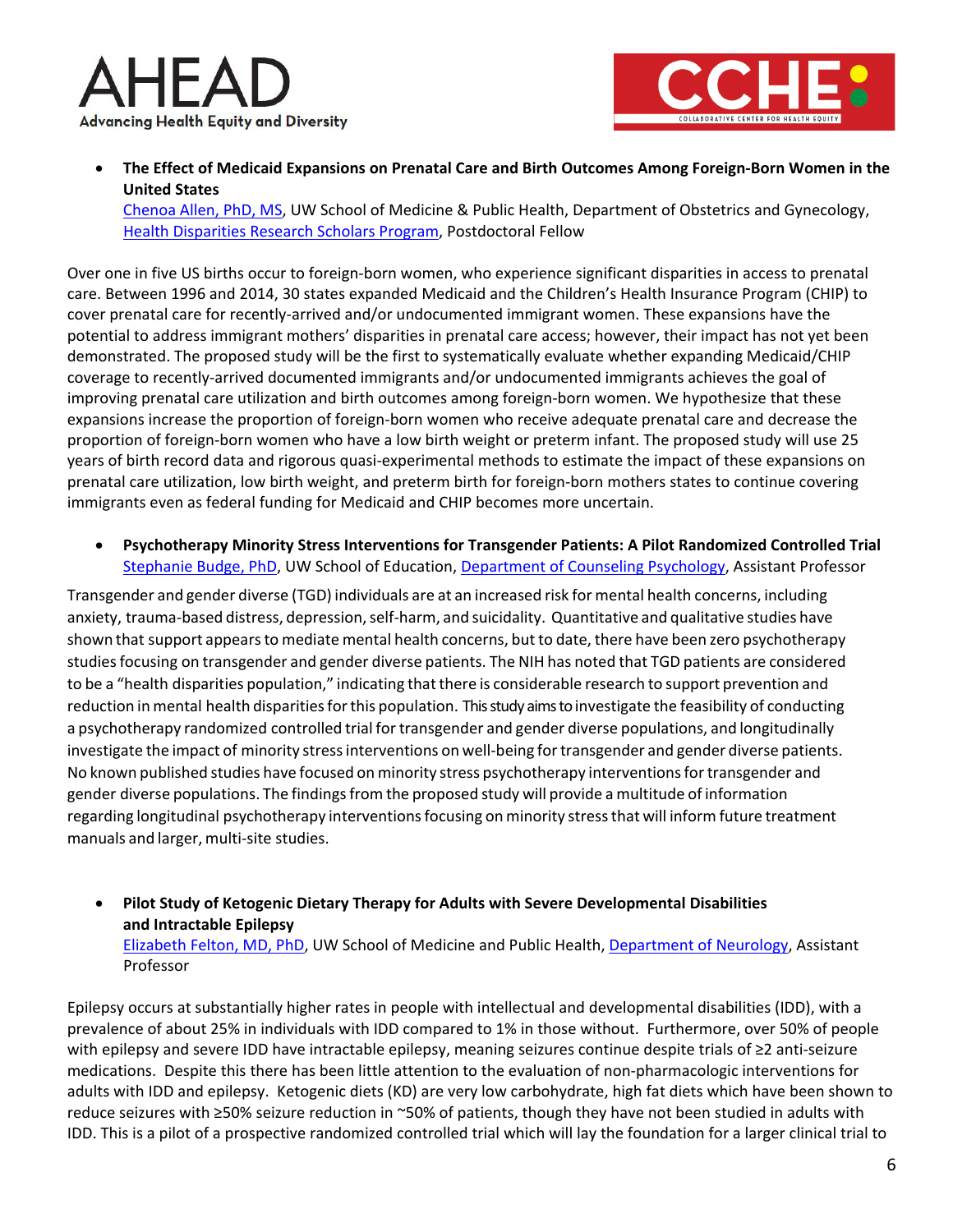



evaluate efficacy and tolerability of the ketogenic diet in people with IDD and intractable epilepsy. It is hypothesized that the addition of the ketogenic diet to usual care (i.e. medications) will lead to a significantly higher response rate (defined as seizure frequency reduced by ≥50%) compared to usual care alone in adults with IDD and intractable epilepsy. Furthermore, the ketogenic diet is hypothesized to be safe and tolerable in this population. The proposed pilot involves a partnership with a state-run facility residential facility for adults with IDD. The main aim of the pilot is to determine if a larger (and adequately powered) randomized control trial of the ketogenic diet at the facility can be successfully implemented. Pilot study results will provide preliminary data for the larger clinical trial as well as a grant proposal.

• **Motivation-Based Intervention to Reduce Health Risks in Urban Black Primary Care Patients with a History of Childhood Adversity** 

[Ellen Goldstein, PhD,](https://www.fammed.wisc.edu/directory/18105/) UW School of Medicine and Public Health, Department of Family Medicine and Community Health, [Primary Care Research Fellowship,](http://www.fammed.wisc.edu/fellowships/primary-care-research/) Postdoctoral Fellow

African Americans face copious health disparities associated with poverty, discrimination, higher than average trauma exposures and health risk behaviors. Urban Blacks are disproportionately exposed to traumatic events and, therefore, are at a greater risk for Post-Traumatic Stress Disorder (PTSD) than the general population. Experts have recommended routine screening for Adverse Childhood Experiences (ACEs) in primary care settings, yet there is little research on how to respond to patients with ACEs. This pilot study will help fill that important knowledge gap by testing a 2-session intervention to reduce perceived stress and frequency of at least one health-risk behavior in Black primary care patients with ACEs and PTSD symptoms. This study will determine whether a brief intervention holds promise in reducing health disparities that may arise from ACE exposure and PTSD symptoms among Black primary care patients and inform whether screening for ACEs and PTSD is warranted in primary care settings.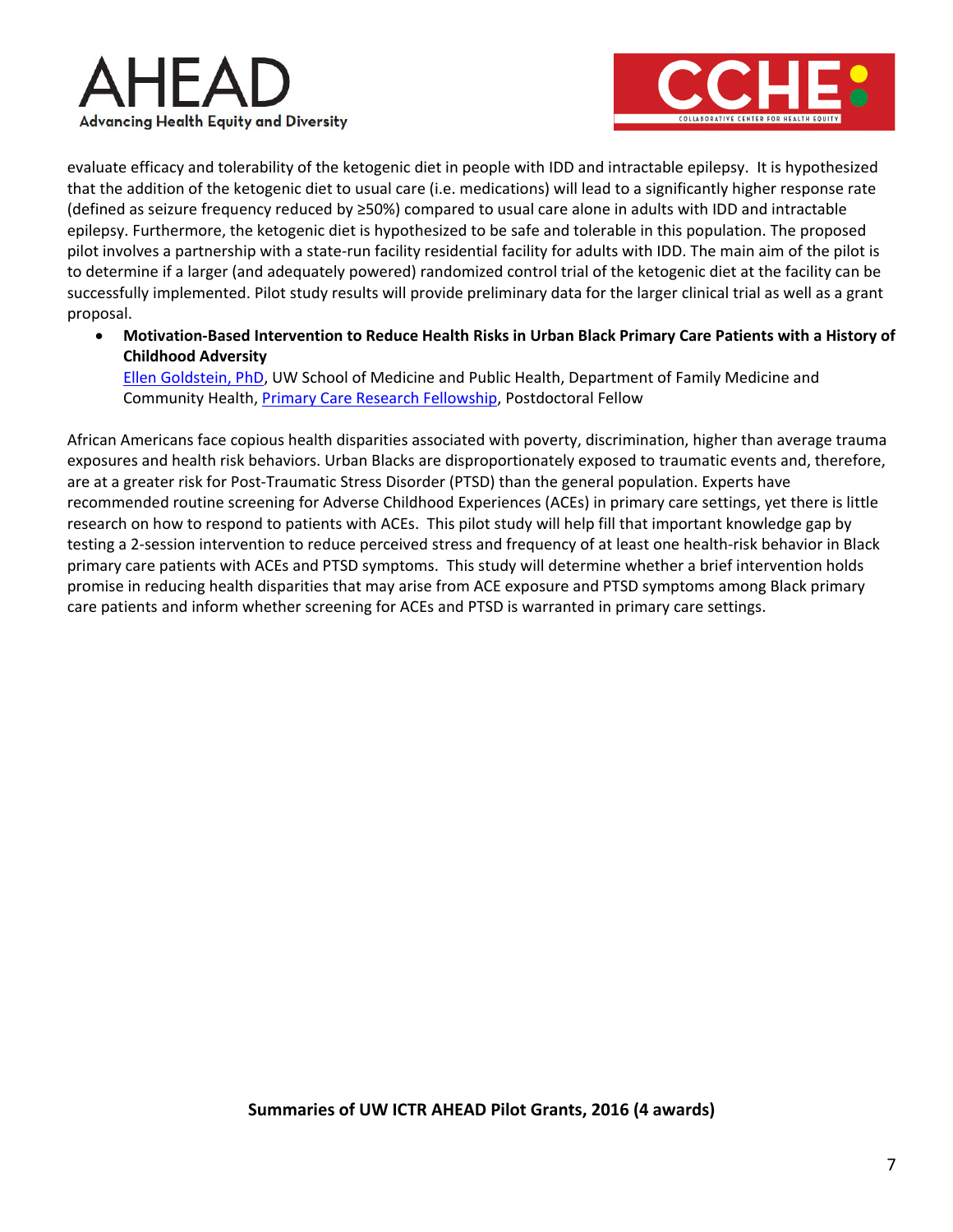



• **Cultural and economic Influences on child weight-related communication in clinic** Gwendolyn Jacobsohn, PhD, UW School of Medicine and Public Health, Department of Family Medicine and Community Health, [Primary Care Research Fellow](http://www.fammed.wisc.edu/fellowships/primary-care-research/)

Childhood obesity disproportionately affects African-American, Latino, and lower-income families, compared to Caucasian and higher income families. Many pediatric health care providers address obesity prevention and treatment with parents and children using recommended care practices. If information is not communicated in a culturally appropriate manner, however, it can be of little value and even perpetuate existing health disparities. Research indicates that parents view pediatric health care providers as valued sources of information about child weight and want to be given useful information about weight-related topics. How they perceive, assess the value of, and use the information is still unknown, as is the influence of racial/ethnic culture and socioeconomics. This qualitative study explores parents and adolescents experiences and perceptions of weight-related discussions with health care providers—including what messages they have heard, what information was and was not useful (and why), the impact these interactions had on weight-related behaviors, and how cultural and economic factors shaped the way they dealt with weight-related issues.

• **Association between objectively measured physical activity, sleep, and obesity in urban American Indian children**

Vernon Grant, PhD, UW School of Medicine and Public Health, Department of Family Medicine and Community Health, [Primary Care Research Fellow](http://www.fammed.wisc.edu/fellowships/primary-care-research/)

Obesity is a major public health concern in American Indian (AI) children. In addition to physical inactivity, sleep disorders are a risk factor for obesity. Understanding how physical activity (PA) and sleep impact obesity risk is critical for research conducted in Indian country. The Specific Aim of this study is to assess the association between sleep, PA, and obesity in urban American Indian children. We expect children who engage in ≤ 60 minutes of moderate-tovigorous PA per day and get ≤ 9 hours of sleep per night will have greater rates of overweight and obesity. The public health impact of this study is to gain better understanding of the relationship of sleep with obesity in middle-school age AI children will assist with intervention efforts in the future.

• **Wisconsin Survey of Trans Youth: An Assessment of Resources and Needs** [Jennifer Rehm, MD,](http://www.obgyn.wisc.edu/directory/detail.aspx?id=239) Assistant Professor of Pediatrics, School of Medicine and Public Health, Building [Interdisciplinary Research Careers in Women's Health \(BIRCWH\) Scholar](https://intranet.med.wisc.edu/faculty-affairs-and-development/bircwh/)

Transgender and gender nonconforming youth (TGNC) are at increased risk for mental health problems, including depression, anxiety, and suicidality. Though medical support and interventions have been shown to decrease these disparities, barriers to accessing support services, including mental and medical health services, have not been well characterized in this population. Effective advocacy depends on community engagement to create successful interventions. We hypothesize that transgender and gender nonconforming (TGNC) youth will identify community needs and barriers to accessing resources that will serve as an effective platform for future advocacy and resource development. We aim to accomplish this by collecting surveys from TGNC youth and conducting groups. When our data analysis is complete, this needs assessment will be presented to community organizations to inform their work with TGNC youth and will serve as a platform for the Transgender Youth Resource Network to develop specific interventions to address needs and barriers experienced by TGNC youth. To our knowledge, our project is the first statewide assessment of TGNC youth's perceptions of community needs and barriers to resources. Our study specifically aims to understand barriers in access to care for TGNC youth in order to develop community-informed strategies to address the disparities they experience.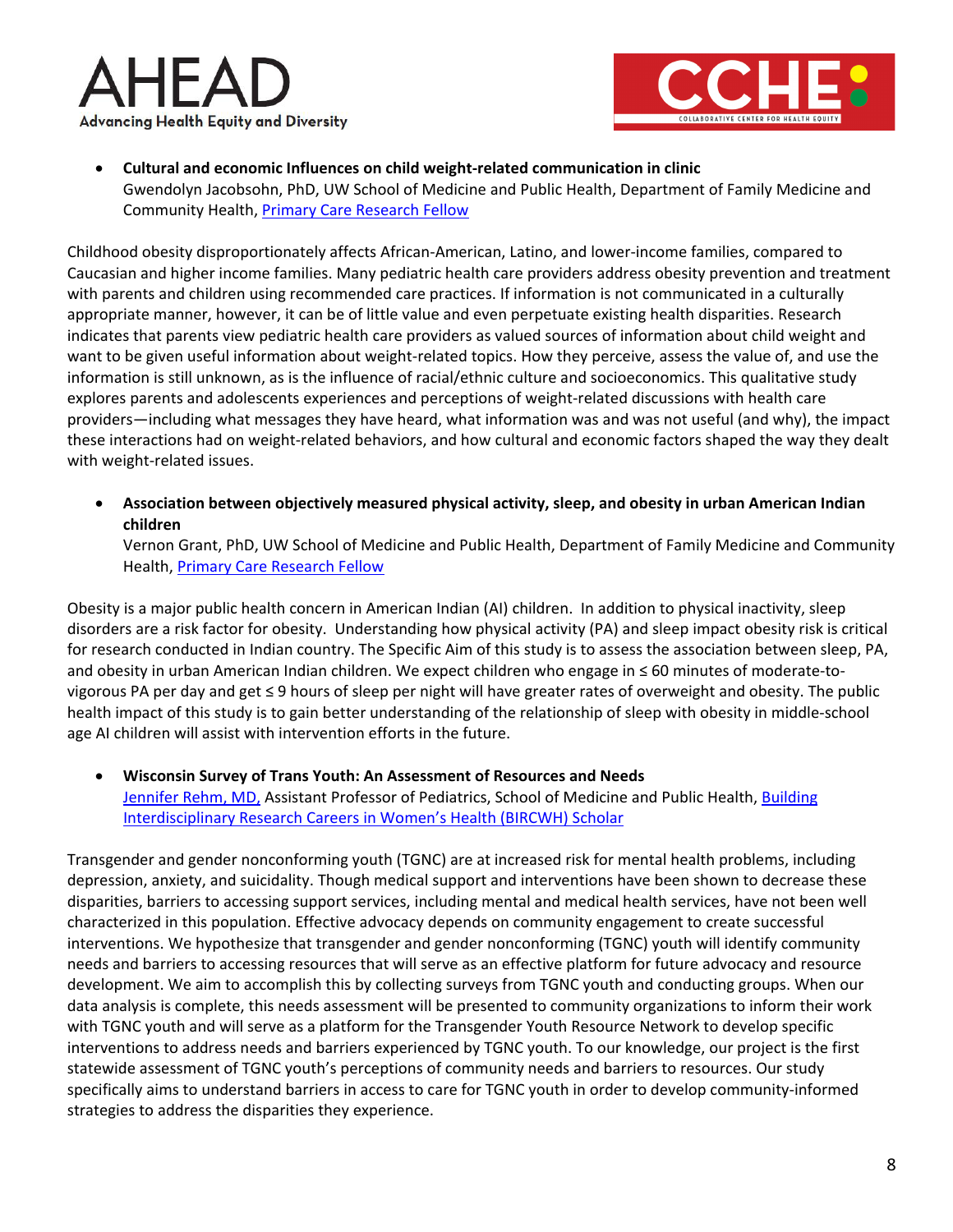



#### • **Socio-Political Context and the Health of Latina/o Populations**

[Edward Vargas, PhD,](https://www.obgyn.wisc.edu/CWHDR/HDRS/associates.aspx) UW School of Medicine & Public Health, Department of Obstetrics and Gynecology, [Health Disparities Research Scholars Program,](http://obgyn.wisc.edu/CWHDR/HDRS/default.aspx) Postdoctoral Fellow

This project will analyze data from the Latino National Health and Immigration Survey, State Legislative Data, and data from U.S. Immigration and Customs and Enforcement. The study aims to examine the association between personally knowing a deportee on the physical and mental health of Latino immigrant and non-immigrant Latino adults and their children. This aim will examine the spillover effects immigration policy might have on the Latino community; to examine the interrelationship between state immigration laws and respondents' perceptions of their environment on self-reported health status; and to examine the link between the risks of deportation and immigration laws, on program use. This final aim will offer implications for social determinants of health and disparities. The long term goals of my research are to integrate socio-political realities of the Latino experience into the social determinants of health literature by also capturing the spillover effects for Latina/o non-immigrant populations and their children.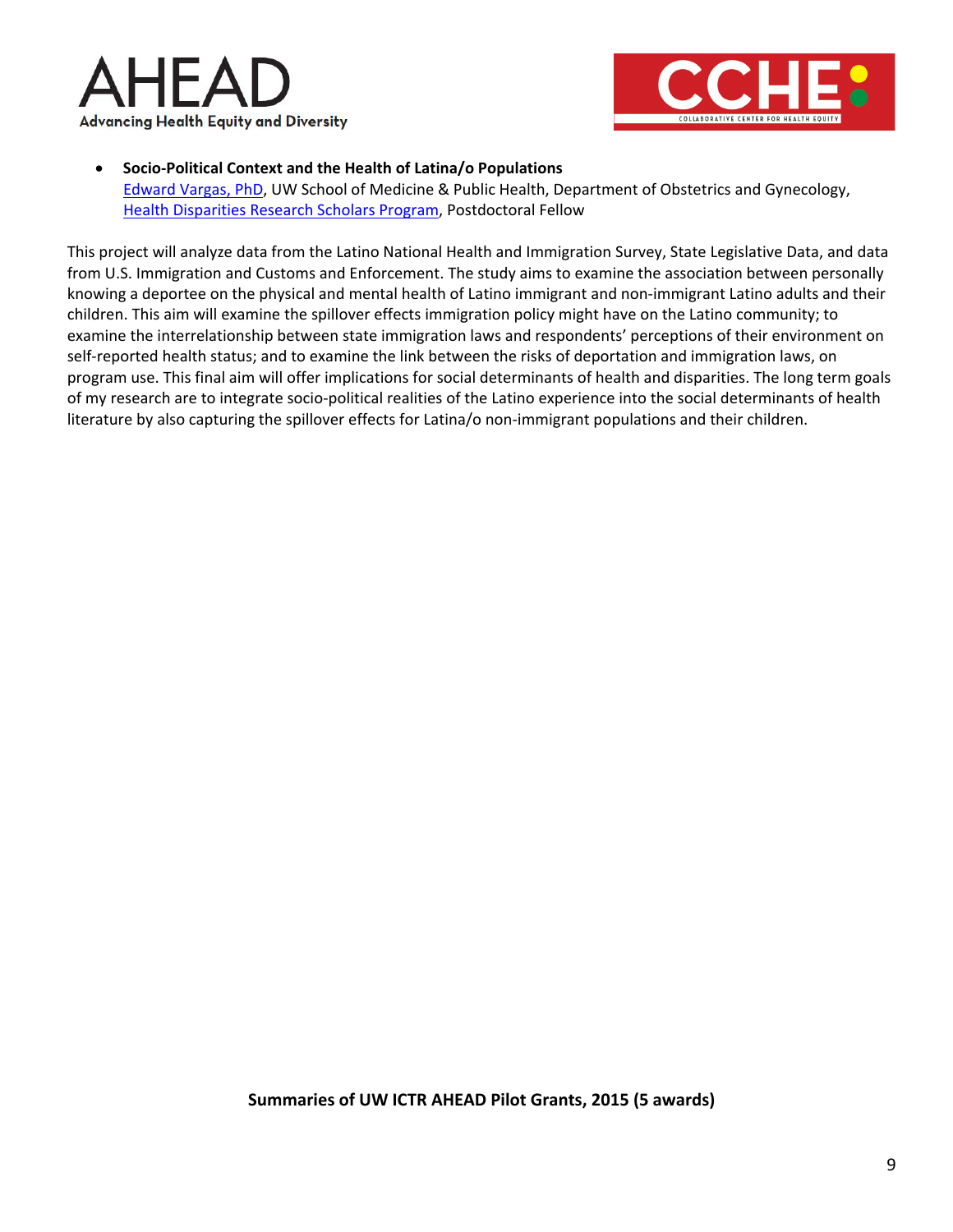



• **Assessment of Maternal Care Services in Dane County** [Sheryl Coley, PhD,](https://www.obgyn.wisc.edu/CWHDR/HDRS/associates.aspx) UW School of Medicine & Public Health, Department of Obstetrics and Gynecology, [Health](http://obgyn.wisc.edu/CWHDR/HDRS/default.aspx)  [Disparities Research Scholars Program,](http://obgyn.wisc.edu/CWHDR/HDRS/default.aspx) Postdoctoral Fellow

This project will investigate concepts of maternal care quality, with predominant focus on prenatal care, from the perspectives of African American and Caucasian mothers and providers of prenatal care, labor and delivery services, and postpartum care in Dane County. Perceptions in quality maternal care may differ by race and between patients and providers, but sparse literature exists that investigates these comparisons. Given these literature gaps and the continued racial disparities in health care utilization between African American and Caucasian mothers, more studies are needed to identify inequities in maternal care quality in order to improve utilization in services for African-American mothers.

• **Health Disparities: A Virtual, Experimental Model of Neighborhood Disadvantage** Daniel Hackman, PhD, Department of Population Health Sciences, [Robert Wood Johnson Foundation Health &](https://rwjscholars.pophealth.wisc.edu/scholars.htm)  **[Society Scholar](https://rwjscholars.pophealth.wisc.edu/scholars.htm)** 

Neighborhood disadvantage is an important, independent predictor of health and development. However, the breadth of causal inferences that can be drawn regarding how neighborhood characteristics "get under the skin" to affect health is limited, due to conceptual and methodological challenges. It has been hypothesized that one of the ways that neighborhoods influence health is through how social and physical environments impact emotion, health behavior, and stress reactivity. Nevertheless, support for this hypothesis is limited, as no study has directly examined whether acute exposure to different neighborhood conditions elicits differential emotional and stress responses. In order to address these issues, we are developing an experimental model of neighborhood disadvantage that can be deployed to investigate the causal effects of neighborhood conditions on cognition, emotion, behavior, and physiology. This project capitalizes on the increasing sophistication and accessibility of virtual reality (VR) technologies that allow for an immersive experience that approximates the experience of being in different neighborhoods in collaboration with researchers at ETH Zurich in Zurich, Switzerland. We will conduct a preliminary pilot study of this adapted protocol at the University of Wisconsin-Madison. Once this basic experimental protocol is developed and validated for use across multiple national contexts, we will be able to address a range of questions concerning some of the causal mechanisms by which neighborhoods may influence health and how this may vary across developmental stages and populations.

• **Gender Differences in Early Life Adversities and Adult Obesity: An Examination of Psychosocial Pathways** [Chioun Lee, PhD,](https://www.obgyn.wisc.edu/CWHDR/HDRS/associates.aspx) UW School of Medicine & Public Health, Department of Obstetrics and Gynecology, Health [Disparities Research Scholars Program,](http://obgyn.wisc.edu/CWHDR/HDRS/default.aspx) Postdoctoral Fellow

The obesity epidemic is a major health concern in the U.S. Although individual factors are known determinants of body weight (e.g., genetic predisposition and behavior), persistent socioeconomic disparities exist in the risk of being obese. Furthermore, research has indicated that the social determinants of obesity originate early in life. Children from disadvantaged backgrounds are more likely than those from advantaged backgrounds to gain more weight and be obese, not only in childhood but also in adulthood. Importantly, stronger adverse effects are often observed among girls than boys. Men and women differ in their vulnerability to poor family and social environments, their emotional and behavioral strategies for coping with stressors, and their psychosocial resources. Few studies, however, have investigated whether such gender differences are core mechanisms that explain differences in obesity. The overall goal of the proposed research is to pursue an interdisciplinary approach to identify gender-specific pathways from early life adversity to risk of obesity throughout adulthood. Key hypotheses are that 1) experiencing greater adversities in early life increases risk of obesity in young adulthood and throughout the life course, 2) such associations are greater for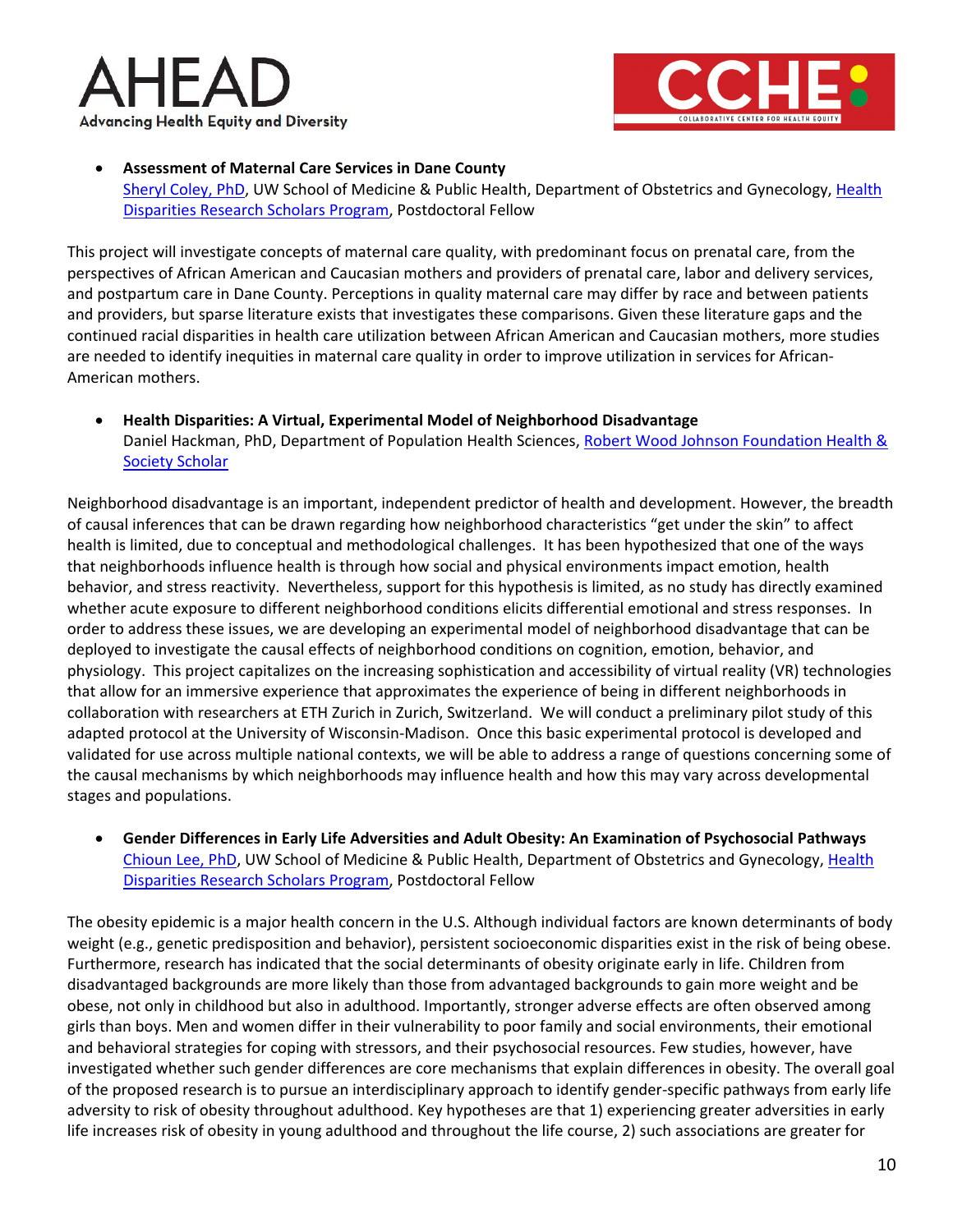



women than men, 3) psychosocial factors mediate or buffer the associations, and 4) there are gender differences in those mechanisms. Data come from Midlife in the U.S. (MIDUS I, II, II). To explicitly investigate diverse types of early life adversities, three different forms of social and family backgrounds are examined: low socioeconomic status, harsh family environments, and poor mental/physical health in childhood.

• **The Survey of the Health of the Wausau Area Hmong Population (SHWAHP)** Kevin Thao, MD, UW School of Medicine and Public Health, Department of Family Medicine and Community Health, [Primary Care Research Fellow](http://www.fammed.wisc.edu/fellowships/primary-care-research/)

The Survey of the Health of the Wausau Area Hmong Population (SHWAHP) project will be a first of its kind study to obtain important health information about the Hmong community of Wausau. Randomly sampled Hmong community members participating in the project will answer questions about health history, health habits, and health perceptions. Using the data from this project the Hmong Health Coalition will be able to start to build a picture of the health of the Hmong community. This project is the base of the Hmong community health needs assessment. We will be able to identify health disparities in the rates of many disease such as hypertension, heart disease, and diabetes between the Hmong and general Wisconsin population. Furthermore the study will identify the possible associations between social-demographic characteristics and Hmong adults' chronic diseases. To prepare for this larger project that could encompass surveys of 500-1000 Hmong individuals **the SHWAHP pilot project** aims to 1) pilot the adaption of the Survey of the Health of Wisconsin (SHOW) project into a tool that can be utilized to obtain health information from the Hmong community of Wausau WI and 2) pilot the utilization of statistical methodology to potentially identify the prevalence of chronic diseases among a small sample and identify the possible associations between socialdemographic characteristics and Hmong adults' chronic diseases.

## • **What Shapes the Health of UW Women Veterans?** [Tova Walsh, PhD, Robert Wood Johnson Foundation Health & Society Scholar](https://rwjscholars.pophealth.wisc.edu/scholars.htm)

Women comprise an increasing proportion of the US veteran population, and while the male veteran population decreases, the population of women veterans is projected to steadily increase over the next 30 years. There is growing evidence of gendered health disparities among the veteran population, but little understanding of the mechanisms underlying these disparities. The body of research addressing the health of women veterans has grown significantly in recent years, but women veterans remain a relatively understudied population and prominent gaps in knowledge persist. The proposed research aims to: (1) describe women veterans' perceptions of the stressors and supports that shape their health, their care needs and how they can be better served; (2) characterize the post-deployment physical and mental health of a sample of women veterans of Operations Enduring Freedom and Iraqi Freedom (OEF / OIF), and the post-deployment readjustment experiences of the women and their families, and evaluate how women veterans' health correlates with family adjustment; and (3) identify risk and protective factors associated with women veterans' health. These aims will be accomplished through a survey of women veterans (N=240) who have served in OEF / OIF and returned from a deployment within the last 3 years, recruited through collaboration with veterans' organization Team Red White & Blue.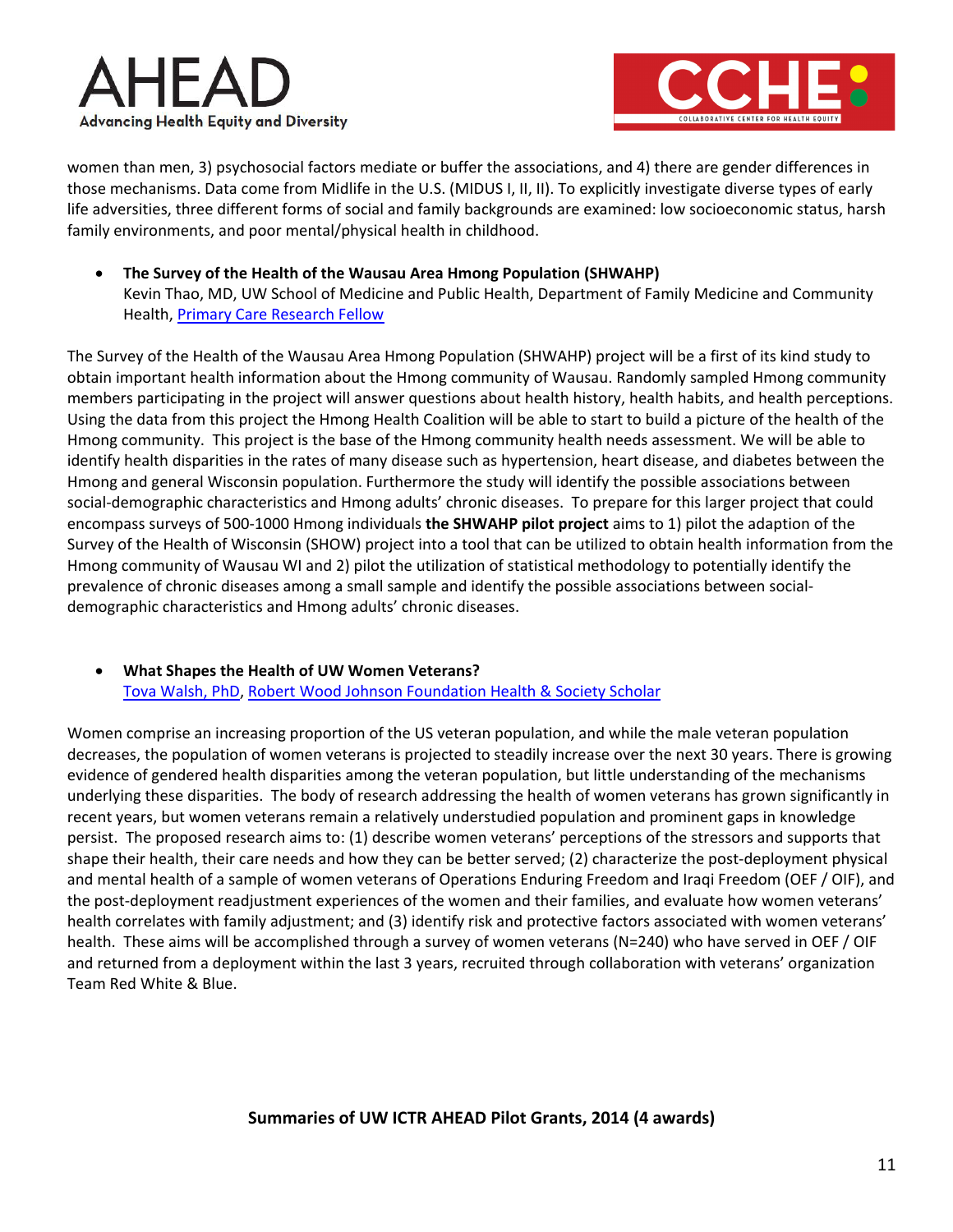



• **Pregnancy Ambivalence: A Pathway between Social Disadvantage and Unintended Pregnancy** [Jenny Higgins,](https://gws.wisc.edu/staff/higgins-jenny/) PhD, MPH, Assistant Professor, Gender & Women's Studies

Unintended pregnancy (UP) remains a major health disparity, with half of all U.S. pregnancies either mistimed or unwanted, and with rates worsening among the most socially disadvantaged. The phenomenon of pregnancy ambivalence**,** or unresolved fertility intentions, has recently emerged as a strong correlate of contraceptive practices. The proposed research uses the National Survey of Family Growth to first assess the prevalence of various dimensions of pregnancy ambivalence among multiple socio-demographic groups (including comparisons by gender), and next, to document associations between these dimensions of pregnancy ambivalence and contraceptive non-use at last sex. Findings will be used to develop a larger grant proposal that aims to build and validate a scale of pregnancy ambivalence to be used in clinical and intervention settings.

• **Creating Barriers or Raising Opportunities? Race and the Changing Effects of ADHD Diagnosis for Early Literacy**

Jayanti Owens, PhD, [Robert Wood Johnson Foundation Health & Society Scholar](https://rwjscholars.pophealth.wisc.edu/scholars.htm)

Black children diagnosed with ADHD face more adverse political, family, and school environments relative to white children. Black children may also have poorer access to medical treatment and less psychological support. These differences have led to a persistent gap in kindergarten literacy between black and white children diagnosed with ADHD. Using two large national data sets, this work will explore four key factors that may play a role in influencing early achievement. These factors include: politics; school based special education; home environment; and insurance/treatment. Findings will be used to develop targeted policy interventions.

• **Exploring the Feasibility and Acceptability of a Condensed Mindfulness Curriculum for African American Women: A Pilot Study**

Angela Rose Black, PhD, UW School of Medicine and Public Health, Department of Family Medicine and Community Health, [Complementary and Alternative Medicine Fellow](https://www.fammed.wisc.edu/fellowships/)

African American women experience a disproportionate burden of stress-related morbidity and mortality in the United States. Mindfulness-based stress reduction (MBSR) has a positive mental and physical health impact for the general population, but has not been adequately assessed for racially diverse groups and families. The proposed study is designed to explore the feasibility and acceptability of a condensed 4-week mindfulness curriculum implemented among a community-based sample of African American women living in Madison. The insights gathered will aid future development and pilot testing of a culturally-adapted mindfulness intervention designed to interrupt behavioral and physiological stress reactions that negatively impact African American women's health.

• **Understanding Disparities in Patient Education about Gestational Weight Gain** [Sara Lindberg, PhD, MPH,](https://uwphi.pophealth.wisc.edu/staff/lindberg-sara/) UW School of Medicine and Public Health, Assistant Scientist

Inappropriate gestational weight gain (GWG) increases risk for adverse maternal and neonatal outcomes and is especially common among minority and low-income women. The PI and colleagues previously showed that implementing a "best practice alert" in the UW Health electronic health record was an effective way to improve GWG patient education. Preliminary data from that pilot study suggest greater rates of GWG patient education for White patients than for Black and Hispanic patients, but that study was not powered to test racial disparities and did not collect data about socioeconomic status. The proposed study addresses these gaps. Findings will also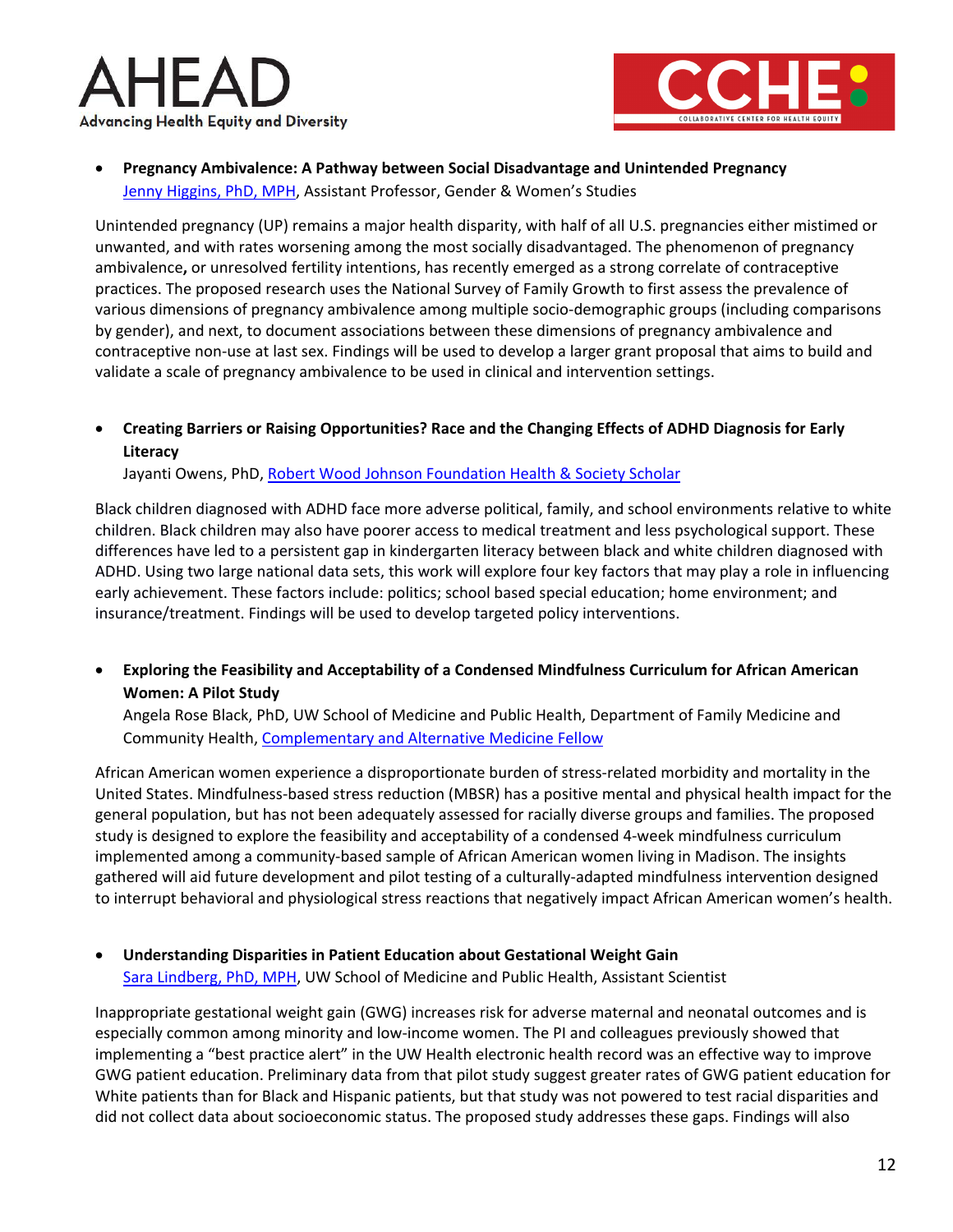



inform intervention strategies to promote healthy GWG across diverse populations, thereby reducing disparities in maternal and child health.

#### **Summaries of UW ICTR AHEAD Pilot Grants, 2013 (2 awards)**

• **Enhancing Patient-Provider Communication Among Diverse Groups of Depressed Women** Abiola Keller, PA-C, MPH, PhD, UW School of Medicine and Public Health, [Center for Women's Health and](http://www.obgyn.wisc.edu/CWHDR/)  [Health Disparities Research,](http://www.obgyn.wisc.edu/CWHDR/) T32 Postdoctoral Health Disparities Research Scholar

Despite the availability of effective treatments, women are often undertreated for depression. Furthermore, there are disparities in the receipt of adequate treatment. Research has shown that provider characteristics and communication style can affect treatment outcomes as well as a patient's willingness to engage in or adhere to treatment. However, little evidence exists that identifies effective approaches for clinicians to interact with women needing depression care or how the effect of such approaches may be influenced by race/ethnicity. The overall goal of this project is to better understand the clinician characteristics and communication factors that contribute to disparities in receipt of adequate treatment for depression among women. Specifically, we will use qualitative methods to meet three specific aims: (1) to identify women's preferences for provider characteristics that influence the decision to seek care for depression and analyze how these preferences might vary across racial/ethnic groups (2) to identify women's preferences for provider characteristics that influence willingness to use depression treatments and analyze how these preferences might vary across racial/ethnic groups (3) to identify patient-provider communication factors that are associated with increased patient satisfaction of clinical encounters addressing depression. To accomplish these aims we will conduct focus groups among adult women who were recently diagnosed with depression. Participants will be asked to provide information about the providers and communication styles they encountered during their depression treatment seeking experiences. They will also be asked to provide input on how their experiences might have been improved. In order to compare emerging themes across racial and ethnic groups, we will conduct 3 focus groups among African-American women, 3 among Hispanic women (1 in Spanish, 2 in English), and 3 among non-Hispanic White women. All focus groups will be audio-recorded, translated into English by professional interpreters, as needed, and transcribed. Coding will be guided by grounded theory in order to glean information from the participants' perspectives rather than testing empirical assumptions or hypotheses.

• **Exploration of Culturally-Relevant Components of Personal Capital**

Fathima Wakeel, PhD, MPH, UW School of Medicine and Public Health, [Center for Women's Health and Health](http://www.obgyn.wisc.edu/CWHDR/)  [Disparities Research,](http://www.obgyn.wisc.edu/CWHDR/) T32 Postdoctoral Health Disparities Research Scholar

Despite the extensive research, clinical, and public health efforts dedicated to assessing the differential risks (e.g. maternal stress) contributing to racial and ethnic disparities in adverse maternal and child health (MCH) outcomes, these disparities still persist in the US. However, insufficient focus has been placed on exploring personal capital, or the protective internal and social resources that may help women cope with or reduce their exposure to stress. As personal capital has been under-explored in the literature, little is known about how its conceptualization may differ across racial and ethnic groups or how it develops over the lifecourse among various groups. Therefore, in order to inform interventions that build resources among minority and low-SES women during critical periods of the lifecourse to ultimately reduce disparities in adverse MCH outcomes, there is a need to explore culturally-relevant, lifecourse measures of personal capital. The aims of this study are to: 1) Examine cultural differences and similarities in the conceptualization of personal capital among women from various racial and ethnic groups and socioeconomic levels;